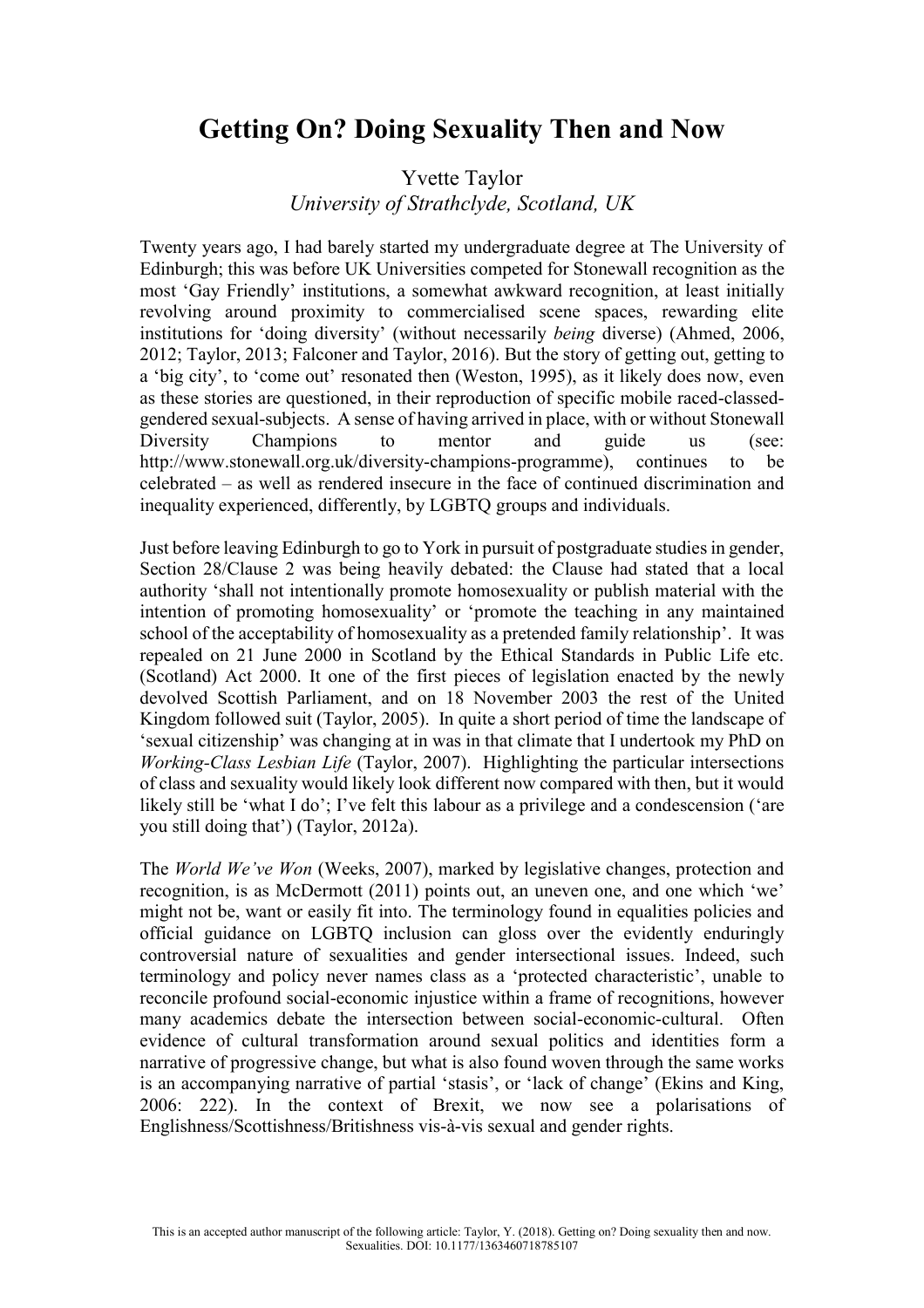This backwards-forwards motion, in research reflections, embodied in research labours and careers, in institutional and disciplinary knowledges, create spaces even as these are consented, restricting as well as stretching. Sex education is another messy field, where sex and relationship education is neither consistent nor systematic (Youdell, 2005, 2011). Whether or not questions of, for example, gender identity, including nonbinary and trans identities, are included in the classroom falls to individual schools, and/or individual teachers, with research showing that 90% of primary and secondary school staff have had no training to support LGBT students (Stonewall, 2017). There are still many inconsistencies surrounding the provision of sex education in schools, even tough it is globally accepted that young people have a right to school-based sexuality education (WHO, 2010). And there are huge gaps between official sexuality education and diverse young people's lived experiences (Sundaram and Sauntson, 2016). Anxieties about youth 'at risk', now sit alongside digital anxieties, with social media also used as a place for learning about sexualities, genders and relationships – often reproducing heteronormative versions of these. Still, the drive to include diversity on school curriculum, can be a specific neoliberal drive to get this 'right' as a matter of measurement (e.g. fewer teenage pregnancies as a measure of success) and technocratic efficiency. Again, we see the problematic return to, and perhaps inevitable use of, liberal notions of progressiveness and recognition (Binnie, 2011).

I'm now a Unit Lead for the Athena Swan application at my current institution. Gender equality agendas continue to gain momentum across UK HEIs through strategic intervention programmes, such as Athena SWAN and the Scottish Funding Council's Gender Action Plan (GAP), which requires universities to develop their own action plans to achieve the target and training our teachers to address gender stereotyping. Yet the discourse of 'gender equality' most often practically translates to simple binary conceptions, assessed by the number of women in leadership roles, which risks a simple count and understates the complexity and intersectionality of gender, at play in institutions and scholarship. Such policies arguably also undermines the existence and lived realities of trans and gender diverse students and scholars, whose gendered narratives are less linear, but multifaceted and complex (Hines, 2006; Morgan and Taylor, 2016). This conceptualisation of 'protected characteristics' as set out in the Equality Act 2010 – of which 'gender reassignment' is one – as discrete categories of implicit and one-dimensional difference has been largely absorbed by the public sector, where legislative requirements often sit alongside easy rhetorics and uneasy realities (Taylor, 2012b). Increasingly visibility and legal status, characteristic of progressive neoliberal forms of legitimacy such gay marriage, often fails to trouble on-going established norms and discriminatory practice. Often, there is a re-appropriation of diversity and difference as marketable commodities (Duggan, 2003; Elliott, 2014; Talburt and Rasmussen, 2010).

The identification and articulation of 'lesbian' has become, it seems, a rather unfashionable one, giving way to the 'queer citizen', and we can pause on what the next 20 years of *Sexualities* might look like with such shifts: will the language of 'diversity' also be rendered redundant? Will there be a shift in the sense of what sexuality studies is doing, beyond proliferating more case study examples? Will there be generational and geographical tensions or resolve in having 'been there and done that' (Arondekar and Patel, 2016)? Will significant challenges from the Global South, shift Anglo-American domination, or will citational practices still orientate towards a USA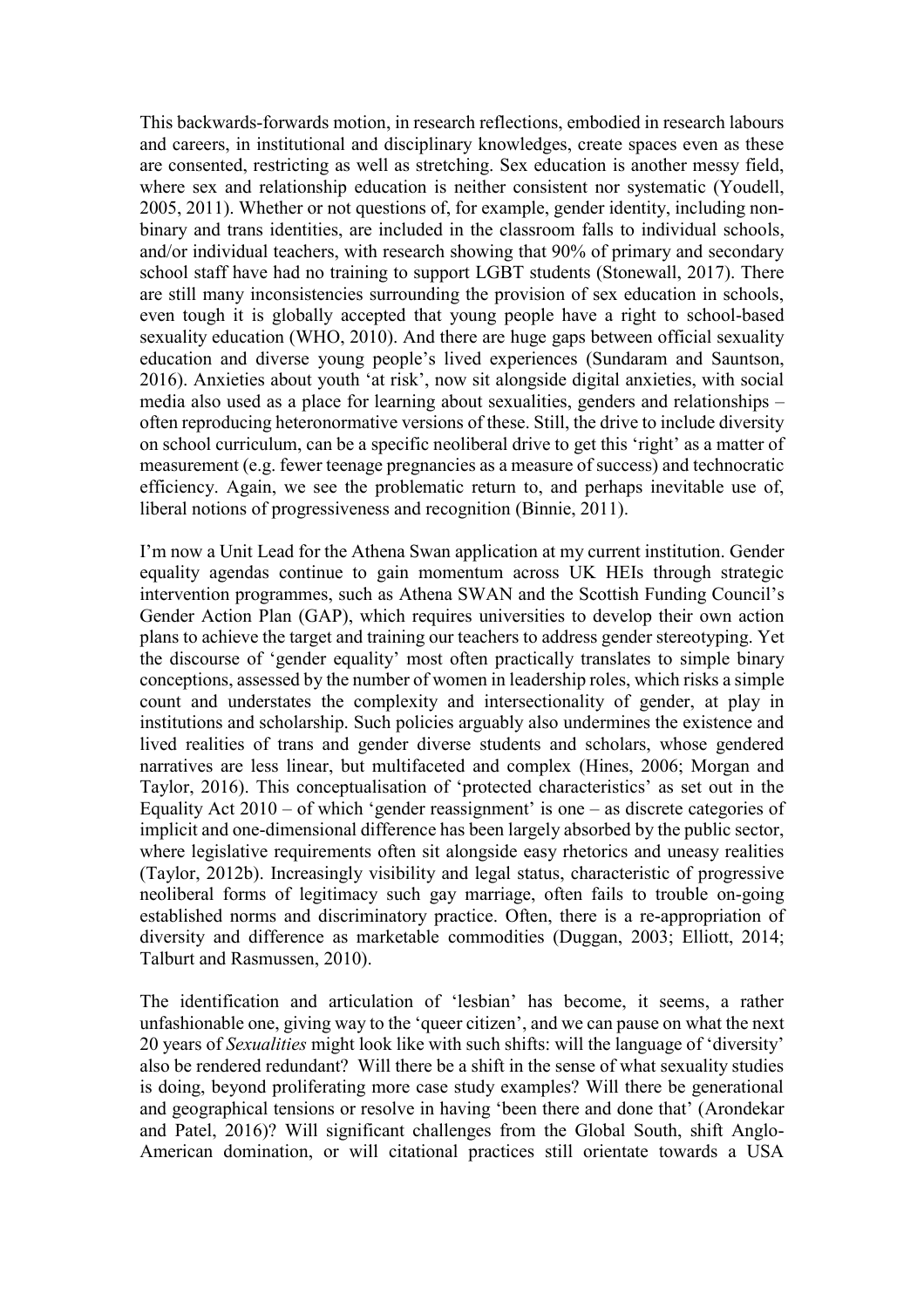landscape? 20 years of *Sexualities*, is something to celebrate with such temporal markers offering a sense of legibility, even if this is unsettled by enduring questions. Bibliography

Ahmed, S. (2012) *On Being Included: Racism and Diversity in Institutional Life*. Duke University Press.

Arondekar, A. and Patel, G. (2016) 'Area Impossible: Notes toward an Introduction' *GLQ: A Journal of Lesbian and Gay Studies* (2016) 22(2): 151-171

Binnie, J. (2011) 'Class, Sexuality and Space: A Comment' *Sexualities Special Issue Sexuality and Class* 14 (1): 21–26

Duggan, L. (2003). *The twilight of equality? Neoliberalism, cultural politics, and the attack on democracy*. Boston, MA: Beacon Press.

Ekins, R. and King, D. (2006) *The transgender phenomenon*. London: Sage

Elliott, S. (2014). "Who's to blame? Constructing the responsible sexual agent in neoliberal sexuality education". *Sexuality Research Social Policy*, 11, 211–224.

Falconer, E. and Taylor, Y. (2016) 'Negotiating Queer and Religious Identities in Higher Education: Queering 'Progression' in the 'University Experience' *British Journal of the Sociology of Education* (BJSE): 38(6): 782-797

Hines, S. (2006). 'What's the Difference? Bringing Particularity to Queer Studies of Transgender', *Journal of Gender Studies*, 15: 49–66.

[McDermott,](http://www.research.lancs.ac.uk/portal/en/people/elizabeth-mcdermott(d6e97493-0279-4912-be98-060acf575fb5).html) E (2011) 'The world some have won: [sexuality,](http://www.research.lancs.ac.uk/portal/en/publications/the-world-some-have-won(971a4665-c856-4e00-8d6c-ff9ef4b7947b).html) class and [inequality](http://www.research.lancs.ac.uk/portal/en/publications/the-world-some-have-won(971a4665-c856-4e00-8d6c-ff9ef4b7947b).html)' *Sexualities*, 14(1): 63-78

Morgan, E. and Taylor, Y. (2016) TransForming Research Practice: Collaborative Foundations in Trans and Non-Binary Inclusive Research Report [\(http://www.scottishtrans.org/wp-content/uploads/2015/08/TransForming-Research-](http://www.scottishtrans.org/wp-content/uploads/2015/08/TransForming-Research-Practice-Collaborative-Foundations-in-Trans-and-Non-Binary-Inclusive-Research.pdf)[Practice-Collaborative-Foundations-in-Trans-and-Non-Binary-Inclusive-](http://www.scottishtrans.org/wp-content/uploads/2015/08/TransForming-Research-Practice-Collaborative-Foundations-in-Trans-and-Non-Binary-Inclusive-Research.pdf)[Research.pdf\)](http://www.scottishtrans.org/wp-content/uploads/2015/08/TransForming-Research-Practice-Collaborative-Foundations-in-Trans-and-Non-Binary-Inclusive-Research.pdf) [accessed 15<sup>th</sup> Sept. 2017]

Sundaram, V. and Sauntson, H. (eds) (2016) *Global Perspectives and Key Debates in Sex and Relationships Education: Addressing Issues of Gender, Sexuality, Plurality and Power*. Basingstoke: Palgrave Macmillan

Talburt, S., & Rasmussen, M. L. (2010). '"After queer" tendencies in queer research', *International Journal of Qualitative Studies in Education*, 23(1), 1-14.

Taylor, Y. (2005) 'Inclusion, Exclusion, Exclusive? Sexual Citizenship and the Repeal of Section 28/2a' *Sexualities* 8(3): 375-380